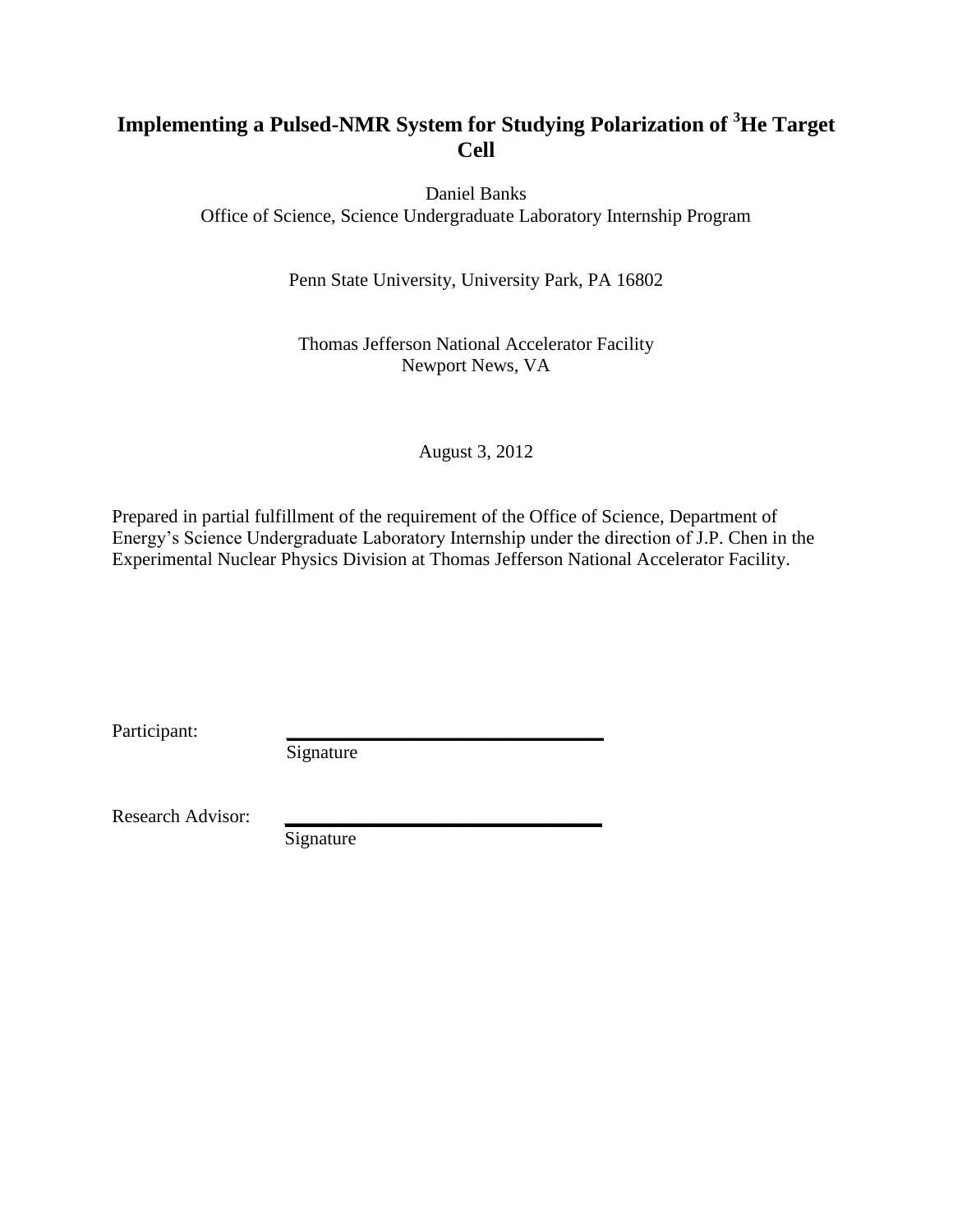### **Abstract**

Polarized helium-3  $(^{3}$ He) has proven to be an extremely effective neutron target for use in high-energy nuclear physics experiments. The unique quantum properties of  ${}^{3}$ He cause the spins of its protons to pair up, allowing the neutron to carry the majority of the nucleus spin. Through spin-exchange optical pumping (SEOP), it is possible to achieve high polarization, which can then be measured using pulsed nuclear magnetic resonance (NMR). The focus of this study is to implement a pulsed-NMR system for use with the  ${}^{3}$ He target. A pulsed-NMR system was developed at Jefferson Lab for the specific purpose of measuring the polarization of  ${}^{3}$ He inside the target cell. This pulsed-NMR system works by sending out a radio frequency (RF) signal into the target cell, causing the spin of  ${}^{3}$ He to be knocked off-axis with the magnetic holding field. As <sup>3</sup>He relaxes and its spin realigns with that of the magnetic field, an electric current is produced in the NMR pick-up coils. Preliminary results show that we are, in fact, seeing NMR signal being produced. These initial results are encouraging because this is the first time pulsed-NMR signal has been observed at Jefferson Lab. Further testing must first be done to confirm that the signal is accurate and to account for the initial spike in signal. If it is confirmed that pulsed-NMR signal was actually observed, it may be possible to implement the pulsed-NMR system on the new dual-chambered convection cell for 12 GeV experiments.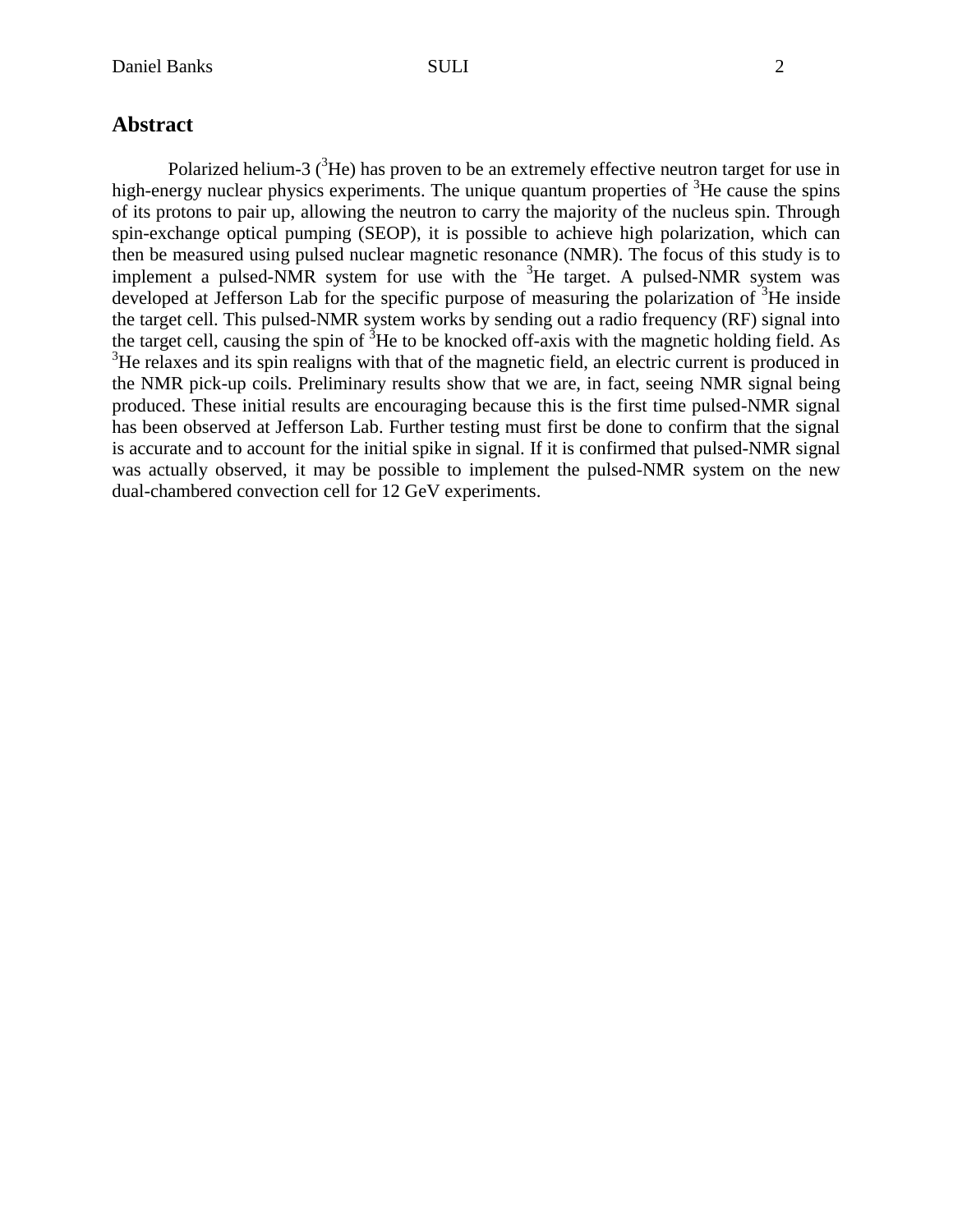### **Introduction**

Thomas Jefferson National Accelerator Facility has been involved in many types of nuclear and particle physics experiments during its existence. One of these types of experiments involves neutron spin structure measurements using helium-3  $(3He)$  gas. Polarized  $(3He)$  has shown that it is a very effective target for studying the neutron in high-energy nuclear physics experiments. This is due to the fact that  ${}^{3}$ He consists of two protons and one neutron within its nucleus. The significance of this is that the intrinsic spin of each proton pairs, cancelling each other out and allowing the neutron to carry the majority of the nucleus spin as can be seen in Fig. 1. This is useful because any alterations made to the nucleus spin will be reflected in the intrinsic spin of the neutron.



Fig. 1: Model of  ${}^{3}$ He atom

This property of  ${}^{3}$ He is useful because it allows physicists to study the neutron under different polarization conditions. In experiments such as electron-nucleon deep inelastic scattering experiments, this can be especially important. Modeling the internal structure of the nucleon is possible because of experiments involving polarized  ${}^{3}$ He. One difficult aspect of performing these experiments, however, is getting  ${}^{3}$ He to achieve high polarization at high density. The polarization of  ${}^{3}$ He can be measured using nuclear magnetic resonance (NMR). The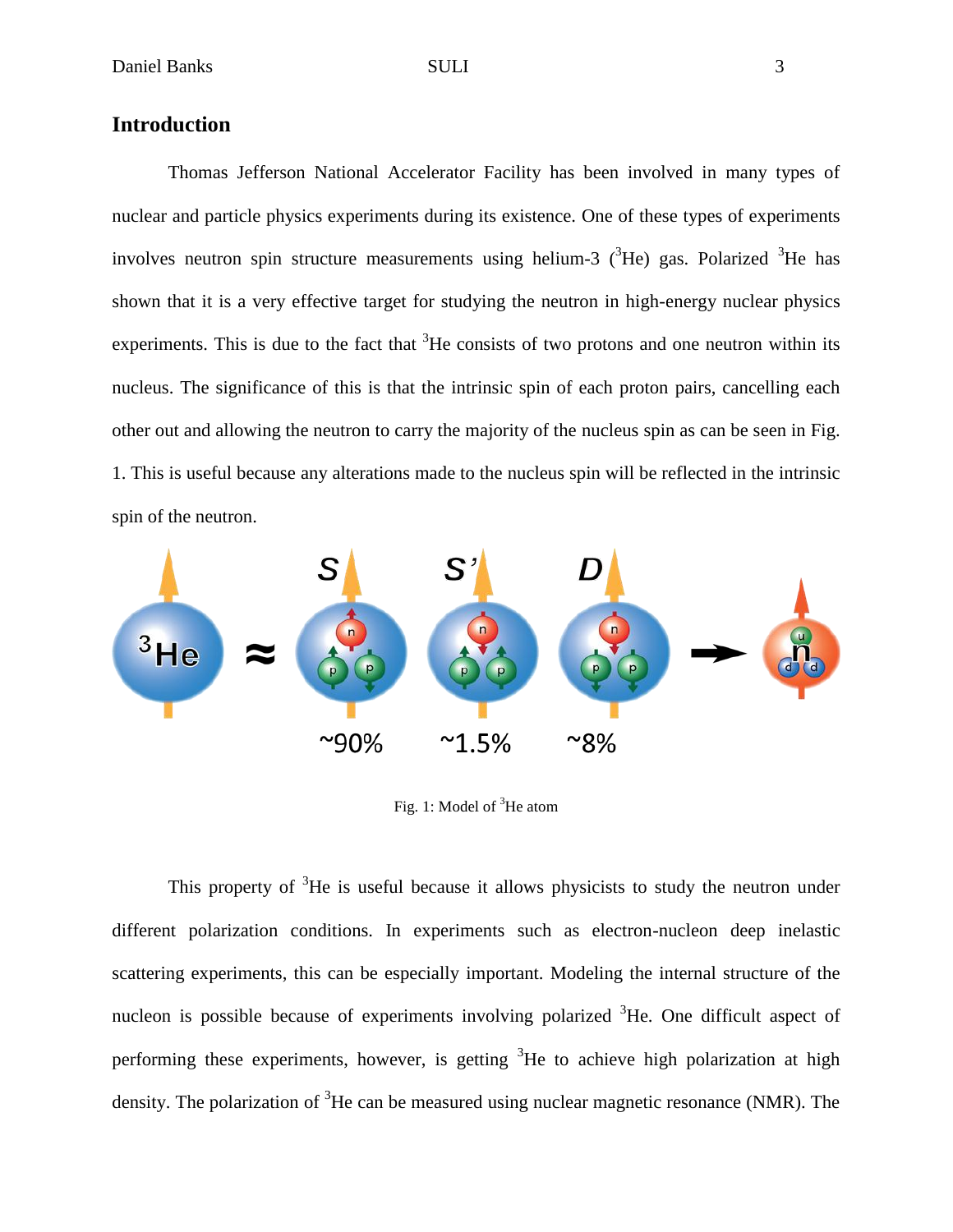main goal of this research is to set up a pulsed-NMR apparatus for studying the polarization of  ${}^{3}$ He in the target cell.

### **Experimental Methods**

 $3$ He target cells have been developed at Jefferson Lab that take advantage of  $3$ He's unique intrinsic spin properties. These  ${}^{3}$ He gas cells consist of a pumping chamber where the  ${}^{3}$ He gas is initially polarized, a target chamber where the electron beam enters making contact with the polarized  ${}^{3}$ He nuclei, and transfer tubes that transport polarized  ${}^{3}$ He from the pumping chamber to the target chamber. The current target cell works via diffusion where polarized  ${}^{3}$ He enters the target chamber due to the temperature gradient between the pumping and target chamber. Unfortunately, the low diffusion rate limits the maximum polarization of  ${}^{3}$ He achievable inside the target chamber. A new convection cell, as seen in Fig. 2, is being developed at Jefferson Lab to increase the polarization of  ${}^{3}$ He inside the target chamber. This new cell uses convection to keep a steady flow of polarized  ${}^{3}$ He into the target chamber at all times. As a result, a higher concentration of polarized  ${}^{3}$ He can be found in the target chamber of the convection cell than it can in the original diffusion cell.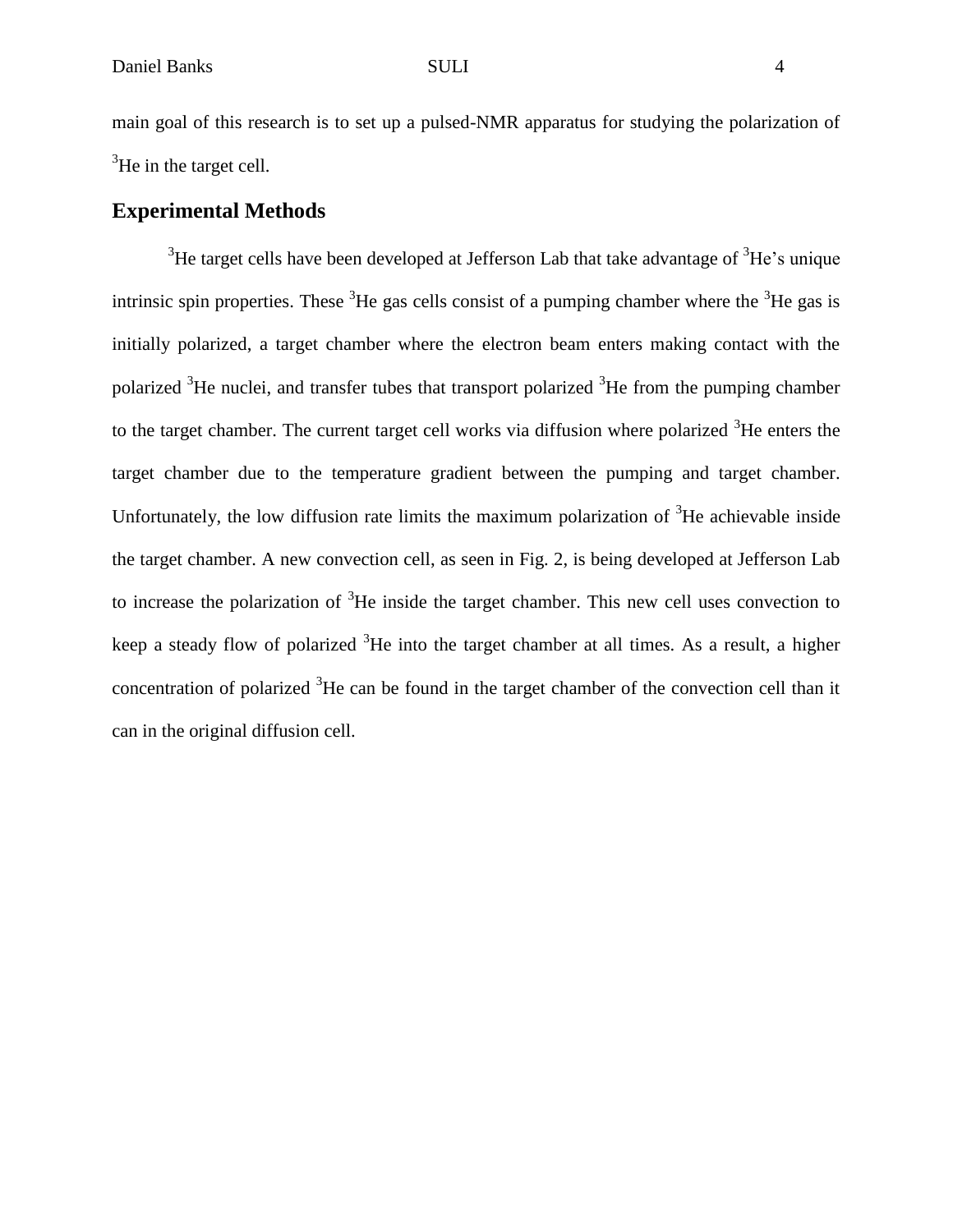

Fig. 2: New Convection Target Cell

Through a process called spin-exchange optical pumping (SEOP), it is possible to manipulate the polarization of <sup>3</sup>He using polarized laser light. According to the Pauli Exclusion Principle, no two electrons occupying the same orbital can have the same intrinsic spin. This makes it difficult to polarize atoms in which their orbitals are filled. Elements such as helium are difficult to polarize because its outermost electron shell is filled. If the Pauli Exclusion Principle holds true, this means that the spin of helium's two electrons pair up, cancelling each other out and making it difficult to polarize. Alkali metals, however, only have a half-filled shell in their highest-energy orbital. Since alkali metals have only one valence electron, they are an ideal choice for use in this SEOP process.

In SEOP atoms are placed in a magnetic field in which Zeeman splitting occurs, that is the atoms separate into their higher and lower energy spin states. Using polarized light with a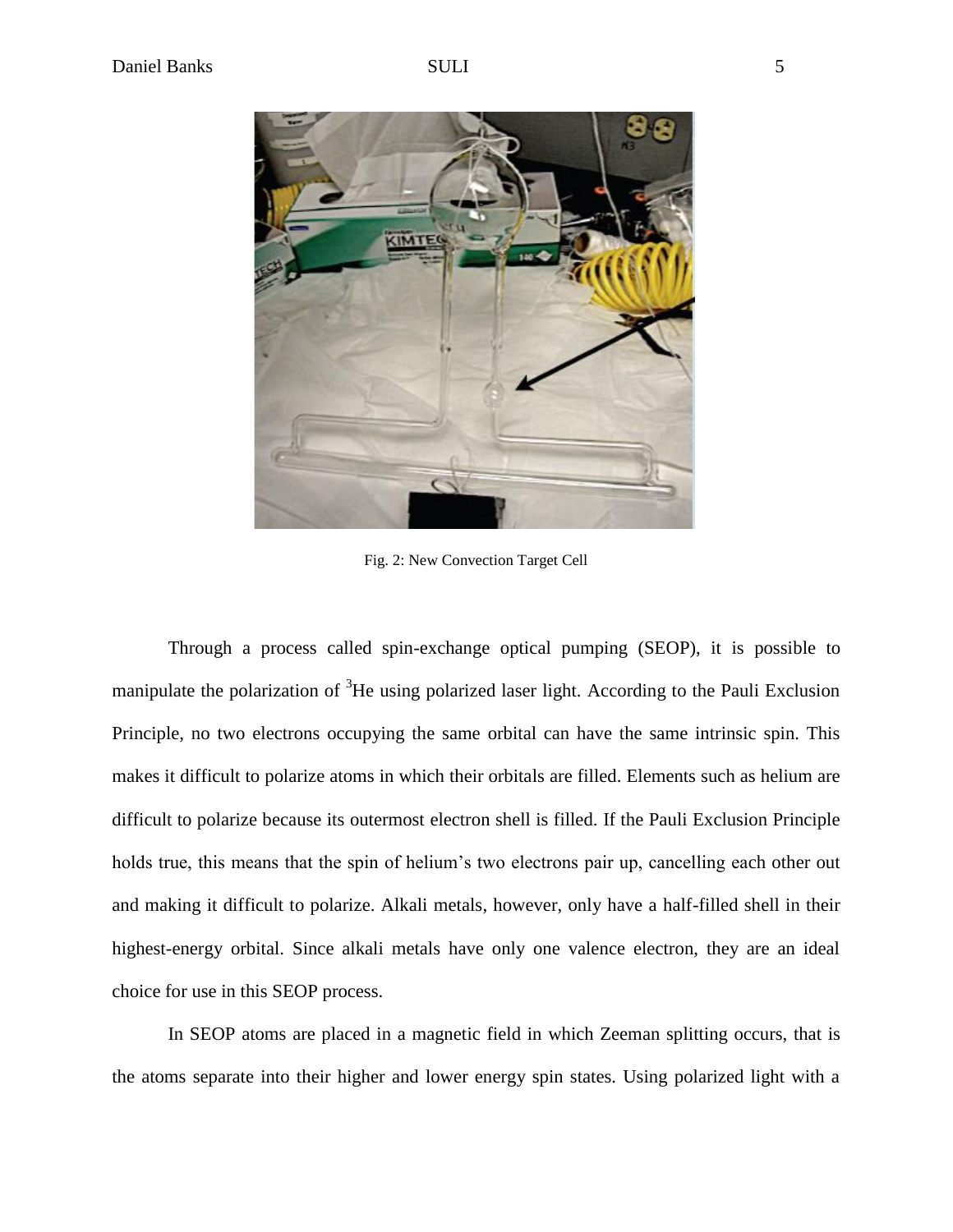wavelength equal to that of the alkali metal's absorption line, it is possible to pump these valence electrons to a higher energy orbital in which the desired spin state can be achieved, as seen in Fig. 3. These electrons will proceed to relax back down to their original orbital, maintaining the desired spin state in the process. Through collisional mixing alkali metals, such as rubidium and potassium, are able to transfer their given spin states to the nuclei of certain atoms such as  ${}^{3}$ He [1]. Through this SEOP process it is possible to polarize nuclei to a desired overall spin state.



Fig. 3: Diagram of SEOP Process

To accomplish this, diode lasers were used to create the polarized light necessary to successfully polarize the rubidium atoms. Each laser diode emits circularly polarized light at a wavelength of 795 nm, matching the absorption line of rubidium. This circularly polarized light is passed through a series of optics so that only the final p-wave component of light is actually absorbed by the rubidium atoms [2]. Once initially polarized by the laser light, the rubidium atoms can begin the process of transferring their spin to  ${}^{3}$ He nuclei. Fig. 4 shows a diagram of the optics setup.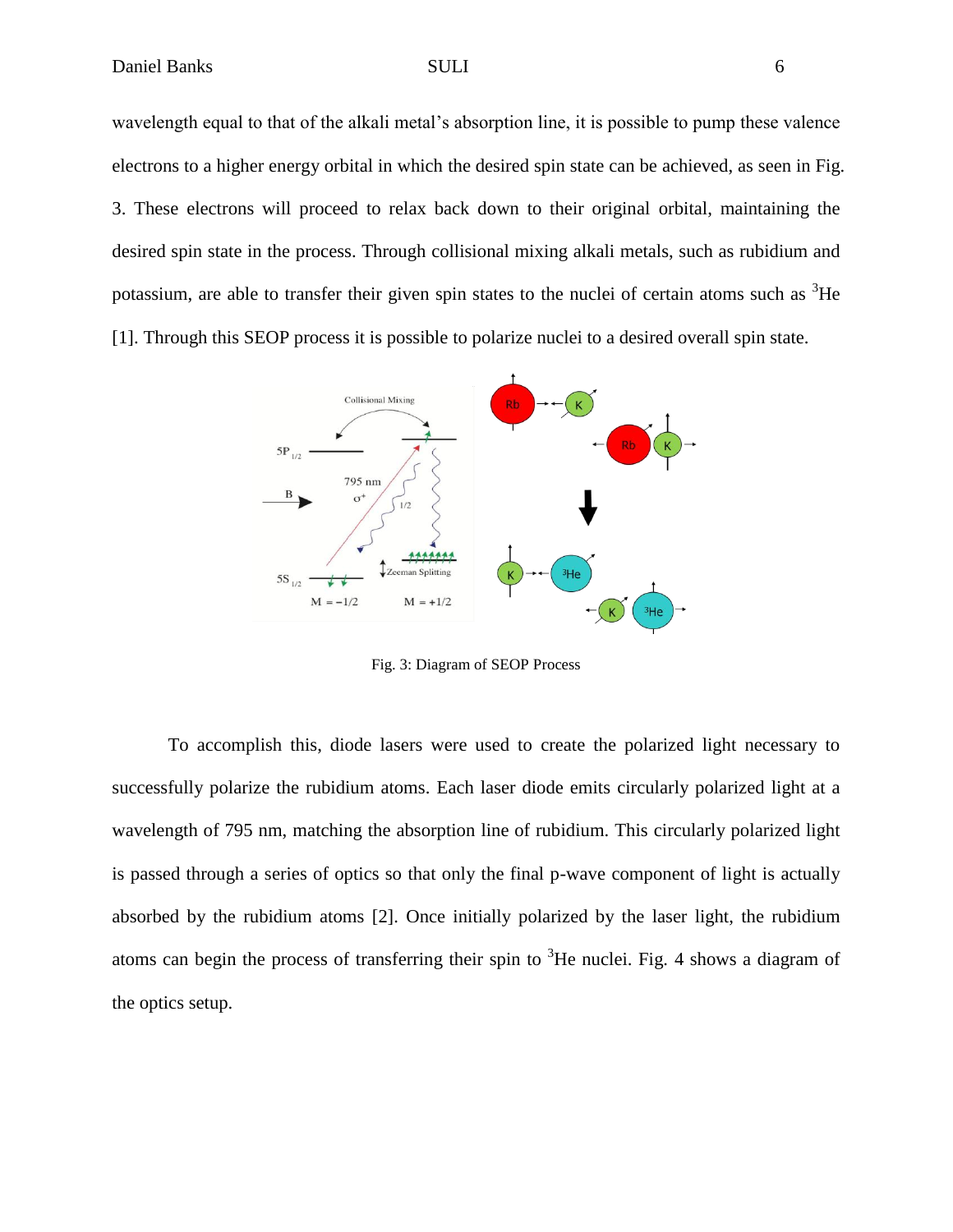

Fig. 4: Optics Setup

Each diode laser was tested in order to find the maximum possible power output each can supply. Ideally, each laser should have a power output of 30 W in order to achieve a high polarization of  ${}^{3}$ He gas. During testing, three lasers were used at any given time to polarize  ${}^{3}$ He meaning that the combined overall power output should be at least 90 W. These lasers were first tested at different temperatures and currents to see what combination yielded the best power output and wavelength. Each combination of power supply, temperature controller, cable, and diode was tested in order to determine which combination gave maximum power output. Each laser was also given at least thirty minutes to stabilize before a spectrum was taken.

There are also certain conditions that must be met by the target cell itself in order for polarization of  ${}^{3}$ He to occur, as can be seen in Fig. 5. At room temperature, the pressure inside the cell is about 10 atm. The pumping chamber of the target cell is kept in a ceramic oven at 230⁰C. This condition is necessary in order for the alkali metals in the pumping chamber to vaporize, allowing collisional mixing to occur.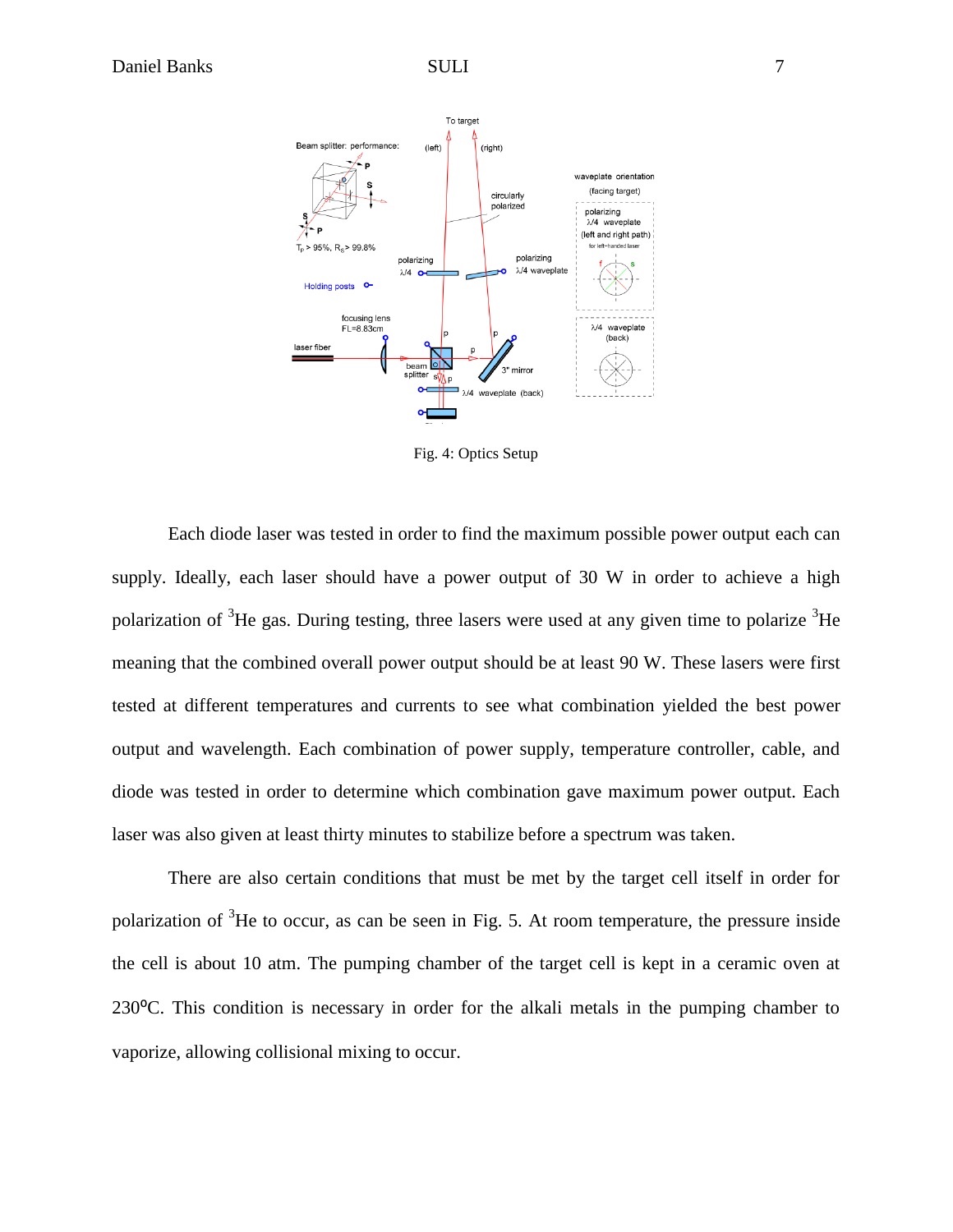

Fig. 5: Target Cell Conditions

It is often useful to measure the polarization in a local area of the cell at a given time. Nuclear magnetic resonance (NMR) is a very useful tool that can be used to measure the polarization of <sup>3</sup>He within the target cell. In the target apparatus, large Helmholtz coils are used to the align <sup>3</sup>He nuclei in a given direction. NMR pick-up coils are placed along the length of the target chamber as well as surrounding the pumping chamber. Fig. 6 shows a diagram of the entire target setup. Initially a trigger sends a square wave pulse which, at high voltages, causes a function generator to emit an RF signal from the pick-up coils located along the target chamber. These short-burst RF signals knock the magnetic moments of the  ${}^{3}$ He nuclei off their aligned axis with the magnetic holding field. These same pick-up coils are also used to receive the electrical signal produced by the relaxation of  ${}^{3}$ He as it realigns itself with the holding field. After the initial RF signal is sent, a switch is triggered by the square wave, closing off the RF channel and opening the NMR channel. The signal received by the NMR pick-up coils is sent to a lock-in amplifier where it can then be measured. Fig.7 represents a diagram of the NMR setup. By measuring the transverse relaxation signal for the sample, we are able to determine the polarization of  ${}^{3}$ He inside the cell.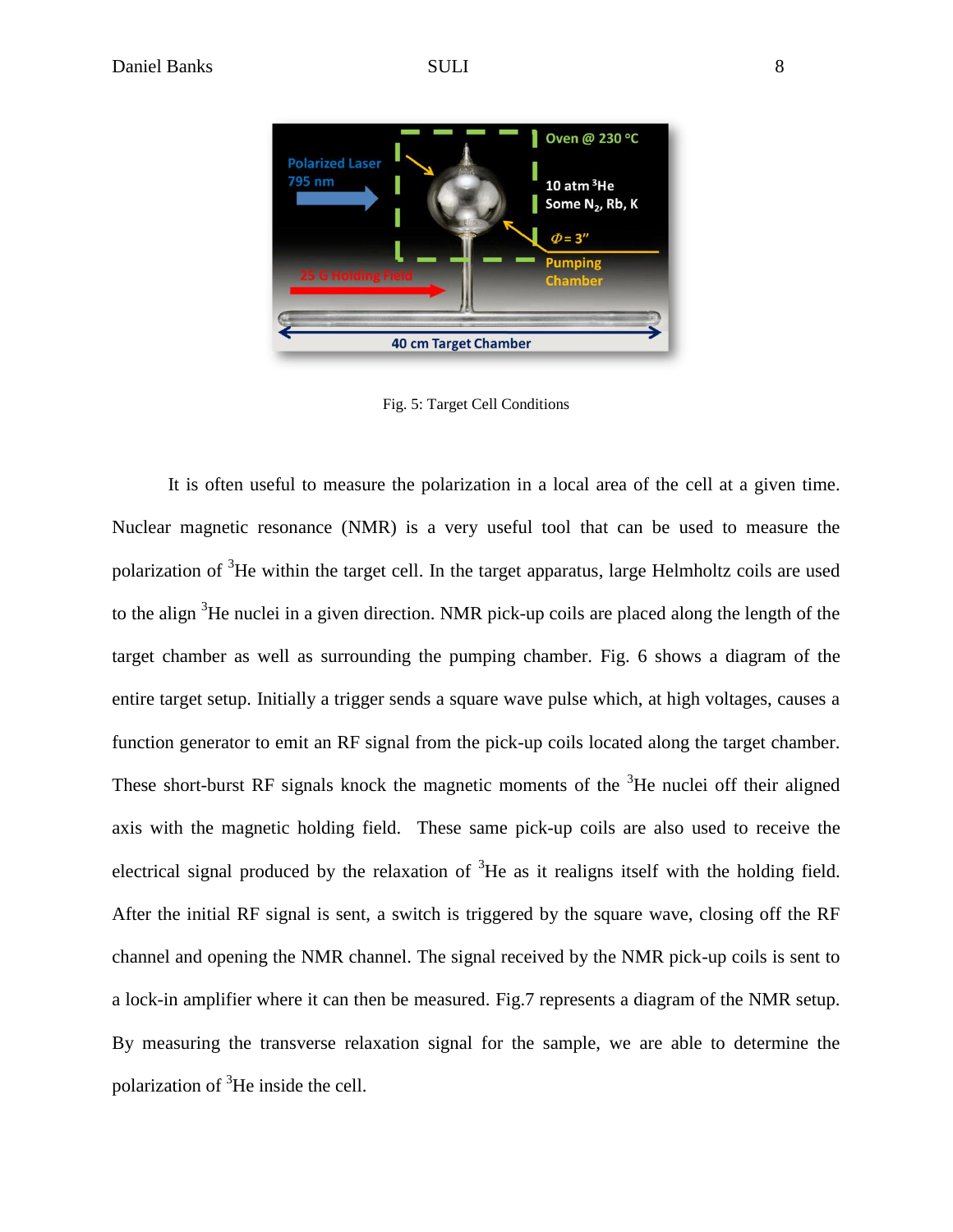

Fig.6: Target System Setup



Fig. 7: NMR Setup

Equation 1 models the polarization of  ${}^{3}$ He within the target cell over time. P<sub>0</sub> is the initial polarization of <sup>3</sup>He, γ<sub>se</sub> is the polarization rate due to spin-exchange, Γ is the spin-relaxation rate, and P<sup>A</sup> is the polarization of the alkali vapor. In the case of polarization within the target chamber, because there is not spin-exchange taking place in the target chamber, the equation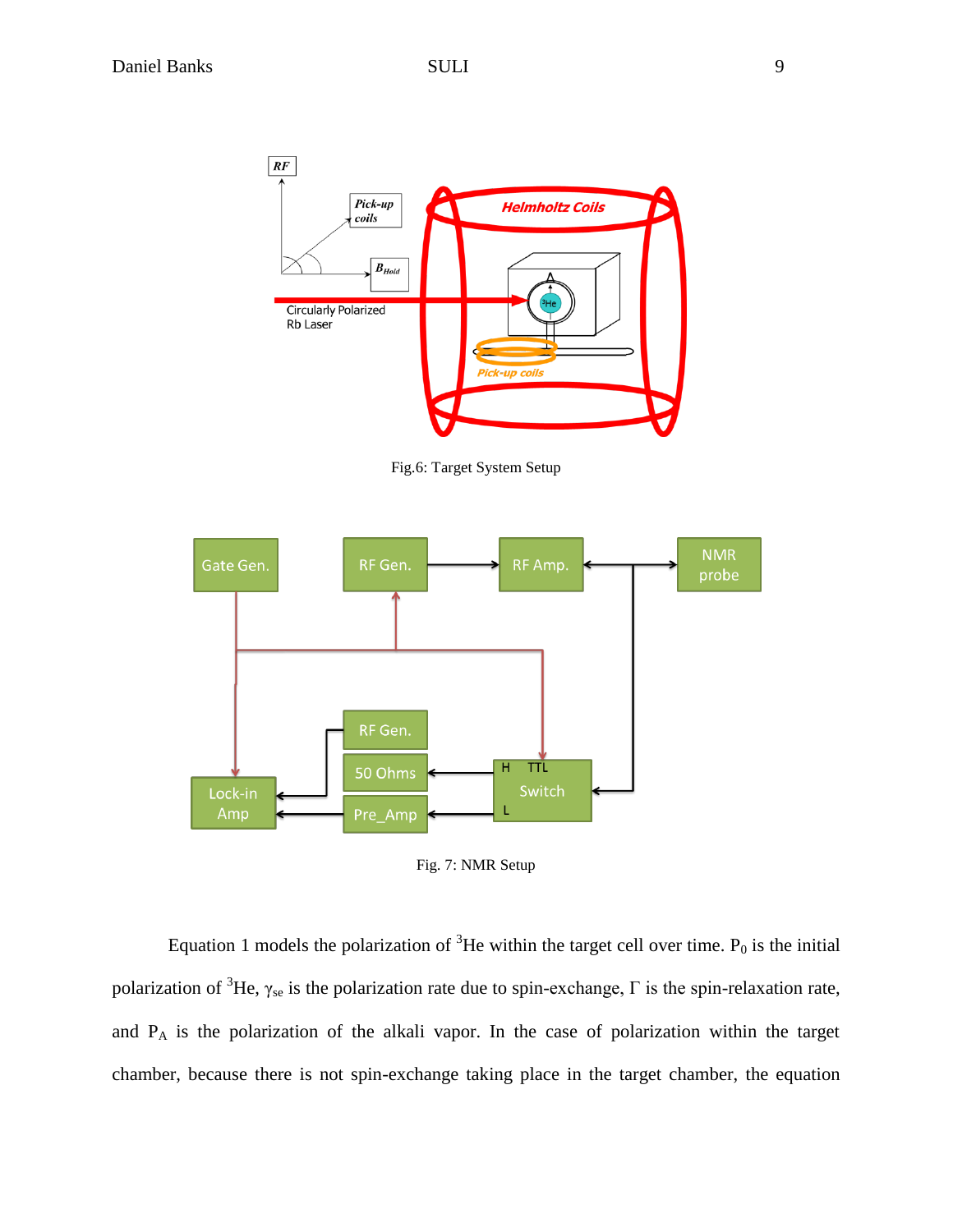$$
P_{He}(t) = P_0 e^{-(\gamma_{se} + \Gamma)t} + P_A \frac{\gamma_{se}}{\gamma_{se} + \Gamma} [1 - e^{-(\gamma_{se} + \Gamma)t}]
$$

Equation 1: Polarization of  ${}^{3}$ He in target cell over time

 $P_{He}(t) = P_0 e^{-(\gamma_{se} + \Gamma)t}$ 

Equation 2: Polarization of  ${}^{3}$ He in target chamber over time

$$
P_1(t) = P_0 \sin \theta \, e^{-(\gamma_{se} + \Gamma)t}
$$

Equation 3: Transverse polarization over time

Increase in density and electron current will require that that the target chamber be made out of a material other than glass. Most likely the target chamber will be required to be made out of some sort of metal material. Since RF signals are incapable of penetrating metal surfaces, a new method has to be considered in order to measure polarization of  ${}^{3}$ He within the target cell. Pulsed-NMR performed along one of the transfer tubes is a potential option for measuring the polarization of  ${}^{3}$ He inside the target cell.

To model the polarization dynamics on the new convection cells, the pulsed-NMR setup will first be tested on a convection cell made entirely of glass. In this case, NMR data can be taken from both the target chamber and transfer tube because there is nothing preventing the RF signal from penetrating the surface. By comparing the NMR data from both the target chamber and transfer tube, it is possible to model the polarization of  ${}^{3}$ He inside the target chamber based on the polarization of  ${}^{3}$ He inside the transfer tube. The new convection cell contains a chamber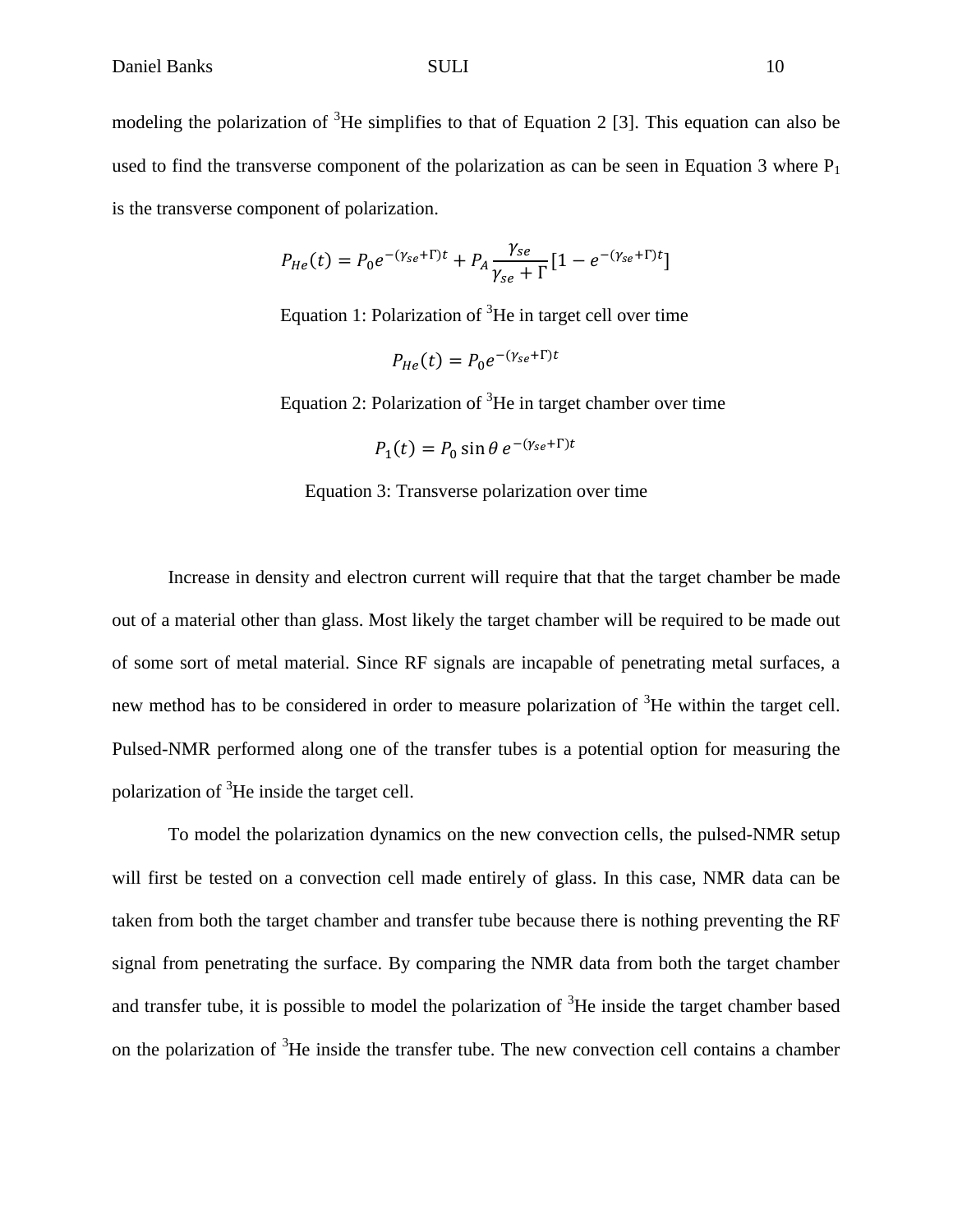in the transfer tube for pulsed-NMR to take place. This way polarization for  $3$ He inside the target chamber can be extracted even after the metal target chamber is put in place.

### **Results**

Results for the diode lasers show a maximum power output of 22.6 W for one laser with a combined maximum power output of 63.5 W for three lasers. The following tables show the results from testing with different combinations of power supplies, temperature controllers, cables, and diodes. Table 1 shows the results of each laser combination test. In these tables 1 means JLab #1 (i.e. C1 is JLab #1 cable), 2 means JLab #2, 3 means Rutgers, and 4 means William & Mary. As can be seen, the maximum power output of 22.6 W was achieved when the William & Mary temperature controller was combined with all other components of JLab #1. It was also found that the William & Mary diode performed well when combined with all other components of JLab #1.

| <b>Test Cables</b> |        |        |        |
|--------------------|--------|--------|--------|
| D1, T1, P1         | 15.8 W | 15.9 W | 16.0 W |

| <b>Test Temp. Cont. T1</b> |                                                                    | $ {\bf T2} $ | $\parallel$ T3 |  |
|----------------------------|--------------------------------------------------------------------|--------------|----------------|--|
| D1, P1, C1                 | $\ 15.8 \text{ W}\ 15.3 \text{ W}\ 16.1 \text{ W}\ 22.6 \text{ W}$ |              |                |  |

| <b>Test Pwr. Sup. P1</b> |                                                  | P2 | P3 |
|--------------------------|--------------------------------------------------|----|----|
| D1, T3, C1               | $ 16.1 \text{ W} 16.2 \text{ W} 16.3 \text{ W} $ |    |    |

| <b>Test Diodes D1</b>                                                         | $\mathbf{D2}$ | $\mathbf{D}3$ | \D4 |
|-------------------------------------------------------------------------------|---------------|---------------|-----|
| $\ T1, P1, C1\ $ $\ 15.8 \text{ W}\ $ 16.2 W $\ 19.1 \text{ W}\ $ 21.8 W $\ $ |               |               |     |

Table 1: Laser Diode Combinations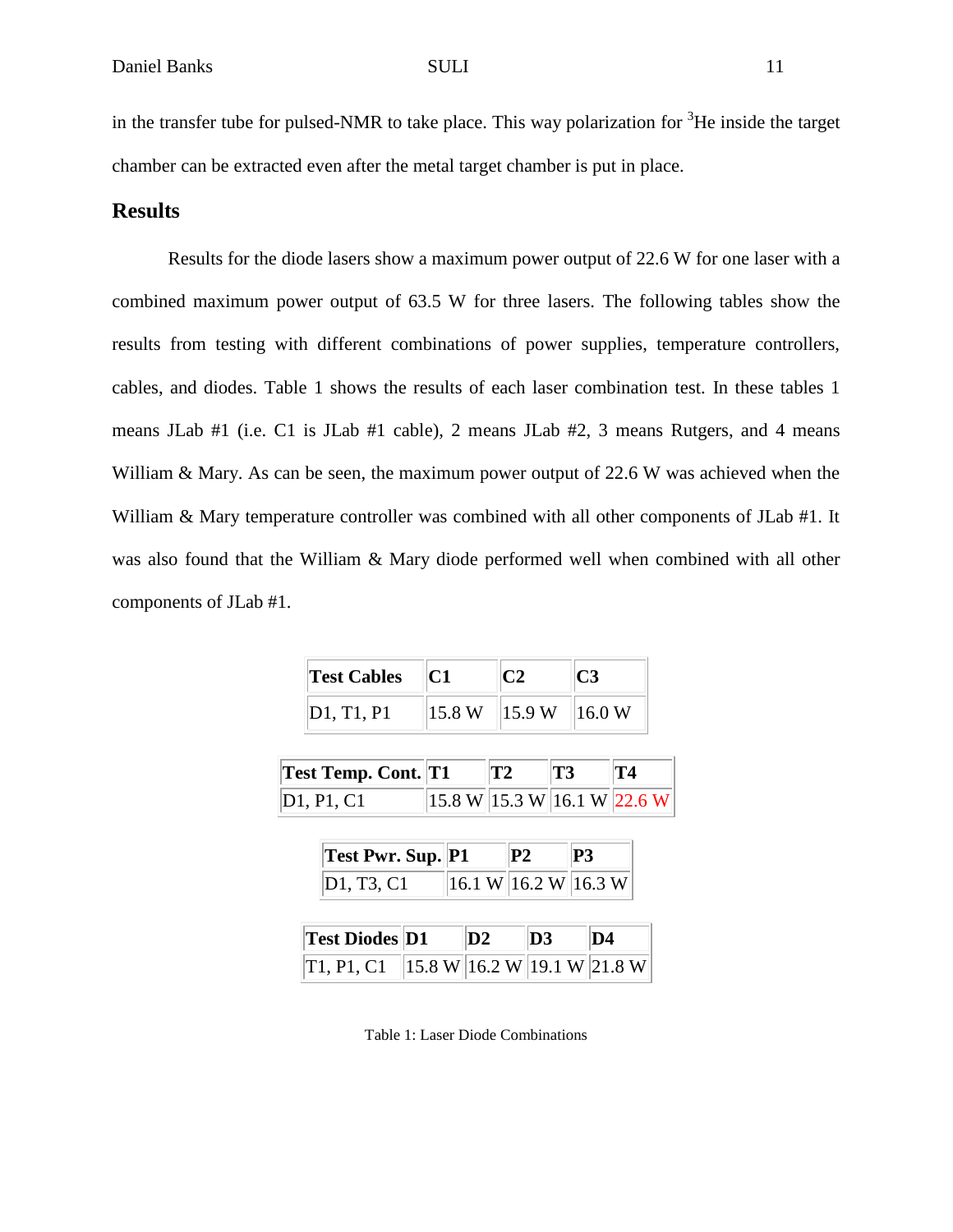Preliminary results show that we are, in fact, getting signal using the pulsed-NMR apparatus on the diffusion cell. The decay time for each NMR signal is approximately 10 ms. An initial spike in signal is also observed in both the target and pumping chamber. At this time there is still inconclusive evidence as to why the initial spike in signal is being observed. Fig. 8 shows the results of the pulsed-NMR test run.



Fig. 8: Pulsed-NMR Results

### **Discussion**

Currently laser power is insufficient to reach maximum polarization of the  ${}^{3}$ He cells used at Jefferson Lab. It is expected that at least three lasers of minimum power output of 30 W is needed. Experimental data shows that currently maximum achievable power output is only 22.6 W. This power output is far too insufficient to achieve the desired polarization for  ${}^{3}$ He. This low power output across the board suggests that the laser diodes may be at the end of their lifespan and need to be replaced. Further testing with new lasers should be performed before conclusive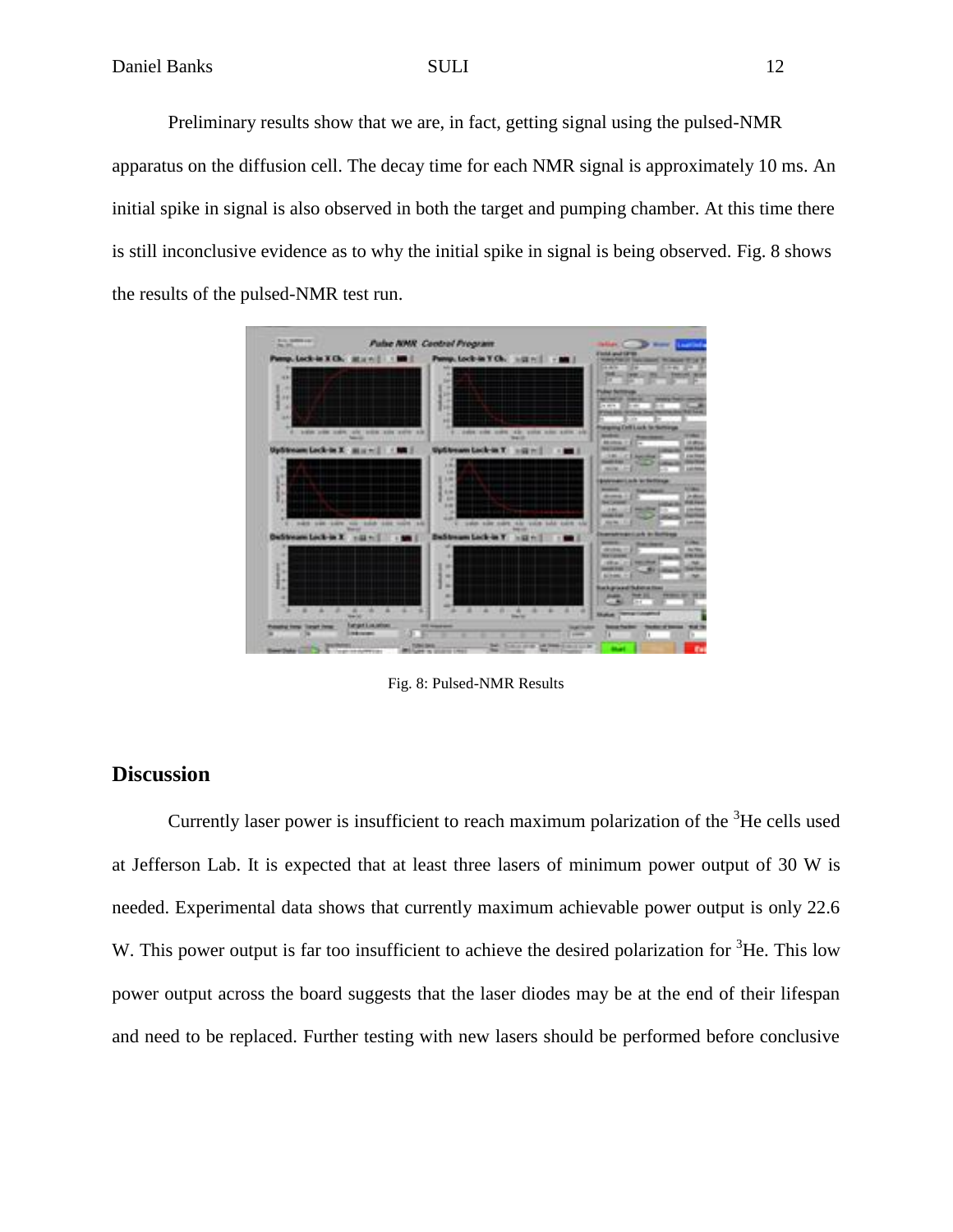evidence can be drawn regarding the effectiveness of the JLab owned Comet lasers to polarize  ${}^{3}$ He.

The initial pulsed-NMR results are encouraging. Pulsed-NMR signal can be seen, however, signal is weak and there is still no definitive conclusion that accounts for the initial spike in signal. One possible explanation for the initial spike is that the trigger is off-sync. If the trigger is off-sync, it is possible that the pulsed-NMR channel is opened early while the  ${}^{3}$ He nuclei are still being flipped. If this is true, the NMR data would show an initial spike in signal while the nuclei were continued to be flipped, before the signal would begin to decay during the relaxation period. Further development of the pulsed-NMR system must be performed in order to become a reliable <sup>3</sup>He polarimetry method.

### **Conclusion**

While no definitive conclusions can be drawn from the preliminary results, observing the decay rate in the NMR signal is a significant step forward. Further testing must be performed to account for the initial spike in signal and to confirm the decay rate is accurate. Still, the fact that any signal was detected at all is a major contribution. The next step is to continue testing with the diffusion cell in order to observe why the initial spike in signal occurred and if obtaining the NMR signal is repeatable. Once it is determined that pulsed-NMR can be successfully performed on the diffusion cell, it will be straightforward to implement it on the new convection cell.

If it is determined that pulsed-NMR can be used on the new dual-chambered convection cell, it will be a substantial leap towards prepping the convection cell for use in actual nuclear physics experiments. If pulsed-NMR can be successfully implemented with the convection cell, it will be possible to take data regarding the polarization of  ${}^{3}$ He inside the cell's target chamber, regardless of what material the chamber is composed of. This new pulsed-NMR setup with the